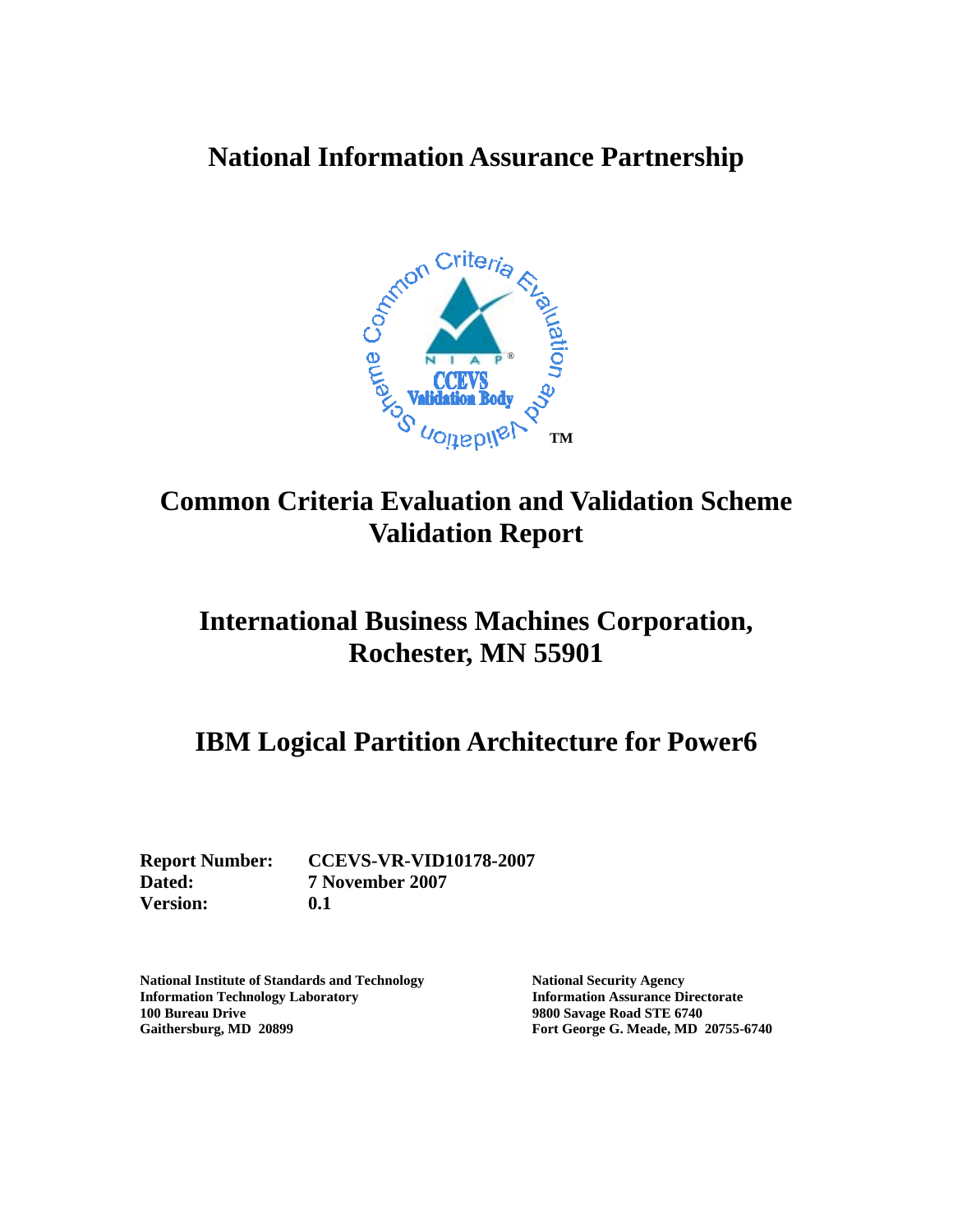# **ACKNOWLEDGEMENTS**

#### **Validation Team**

**Santosh Chokhani Kenneth Eggers**  *Orion Security Solutions McLean, VA*

#### **Common Criteria Testing Laboratory**

Tammy Compton Gary Grainger Roland Zeender *Science Applications International Corporation Columbia, Maryland*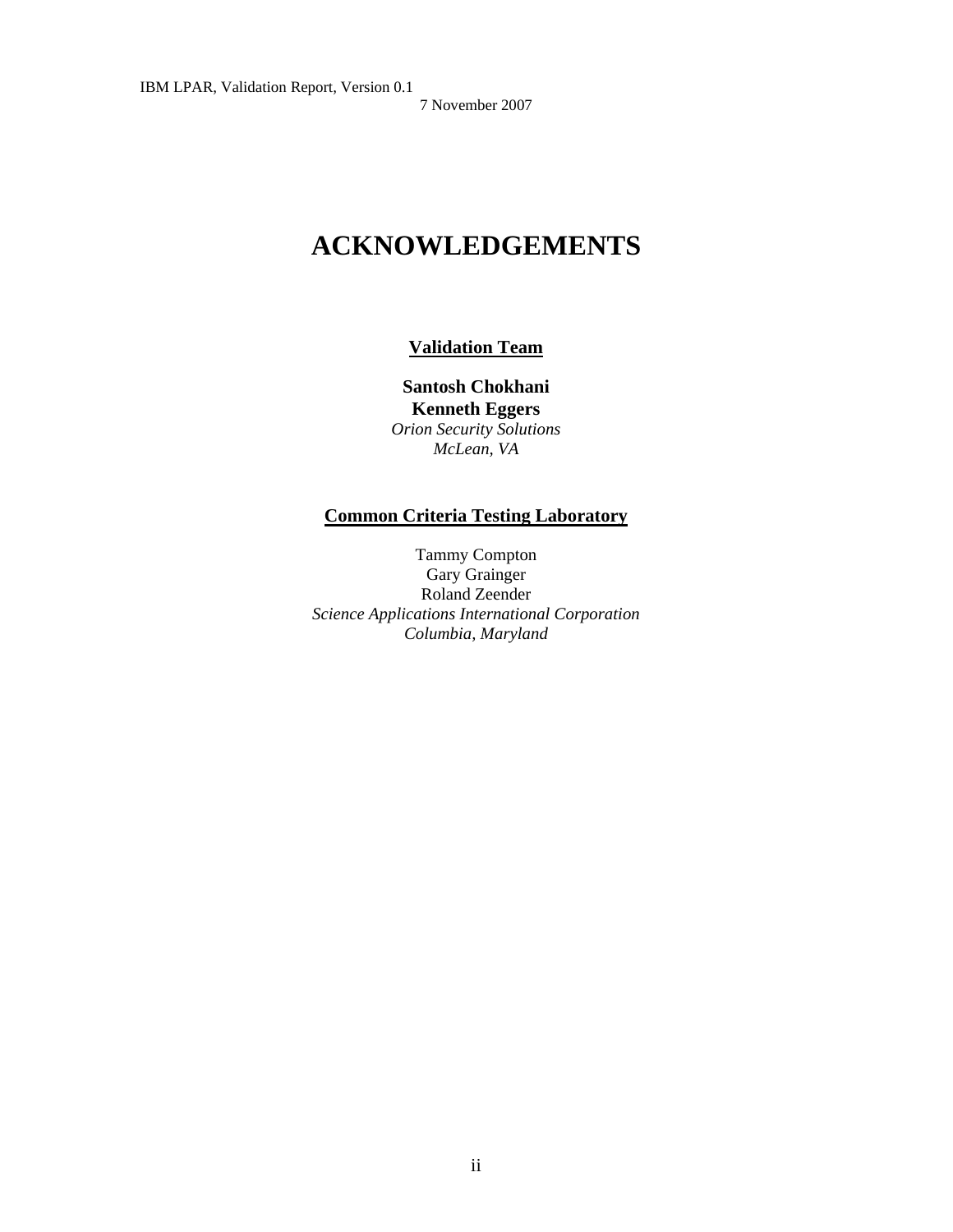# **Table of Contents**

| 1              |     |                                                                      |  |  |
|----------------|-----|----------------------------------------------------------------------|--|--|
| $\overline{2}$ |     |                                                                      |  |  |
| 3              |     |                                                                      |  |  |
|                | 3.1 |                                                                      |  |  |
|                | 3.2 |                                                                      |  |  |
| $\overline{4}$ |     |                                                                      |  |  |
|                | 4.1 |                                                                      |  |  |
|                | 4.2 |                                                                      |  |  |
|                | 4.3 |                                                                      |  |  |
|                | 4.4 |                                                                      |  |  |
| 5              |     |                                                                      |  |  |
| 6              |     |                                                                      |  |  |
|                | 6.1 |                                                                      |  |  |
|                | 6.2 |                                                                      |  |  |
|                | 6.3 |                                                                      |  |  |
|                | 6.4 |                                                                      |  |  |
|                | 6.5 |                                                                      |  |  |
|                | 6.6 |                                                                      |  |  |
|                | 6.7 |                                                                      |  |  |
| 7              |     |                                                                      |  |  |
|                | 7.1 |                                                                      |  |  |
|                | 7.2 |                                                                      |  |  |
| 8              |     |                                                                      |  |  |
| 9              |     |                                                                      |  |  |
|                | 9.1 |                                                                      |  |  |
|                | 9.2 | Evaluation of the Configuration Management Capabilities (ACM) 9      |  |  |
|                | 9.3 |                                                                      |  |  |
|                | 9.4 |                                                                      |  |  |
|                | 9.5 |                                                                      |  |  |
|                | 9.6 |                                                                      |  |  |
|                | 9.7 | Evaluation of the Test Documentation and the Test Activity (ATE)  10 |  |  |
|                |     |                                                                      |  |  |
|                | 9.8 |                                                                      |  |  |
|                | 9.9 |                                                                      |  |  |
| 10             |     |                                                                      |  |  |
| 11             |     |                                                                      |  |  |
| 12             |     |                                                                      |  |  |
| 13<br>14       |     |                                                                      |  |  |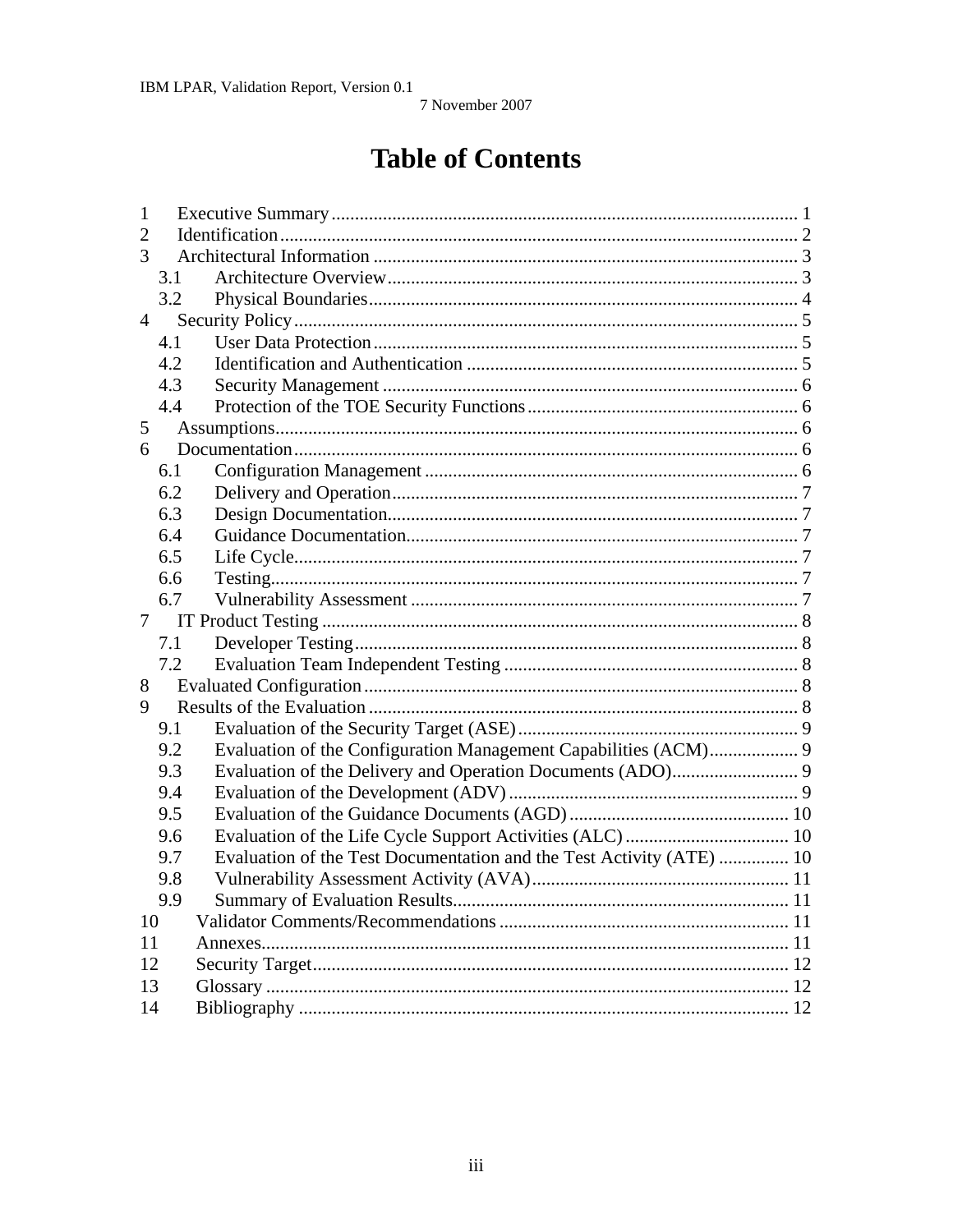# <span id="page-3-0"></span>**1 Executive Summary**

This report documents the assessment of the National Information Assurance Partnership (NIAP) validation team of the evaluation of IBM Logical Partition Architecture for Power6 (henceforth referred to as LPAR). It presents the evaluation results, their justifications, and the conformance results. This Validation Report is not an endorsement of the Target of Evaluation by any agency of the U.S. government, and no warranty is either expressed or implied.

The evaluation was performed by the Science Applications International Corporation (SAIC) Common Criteria Testing Laboratory (CCTL) in Columbia, Maryland, United States of America, and was completed in November 2007. The information in this report is largely derived from the Evaluation Technical Report (ETR) and associated test reports, all written by SAIC. The evaluation determined that the product is both **Common Criteria Part 2 Extended and Part 3 Conformant**, and meets the assurance requirements of EAL 4 augmented with ALC\_FLR.2.

LPAR is a product that facilitates the sharing of hardware resources by disparate applications (e.g., AIX, Linux). The product is based on the concept of a 'hypervisor' that is designed to instantiate 'partitions', each with its own distinct resources and appearing to their hosted applications as a completely functional underlying platform. Partitions are implemented to prevent their mutual interference and to prevent their simultaneous sharing of storage and other device resources.

The Target of Evaluation (TOE) identified in this Validation Report has been evaluated by a NIAP approved Common Criteria Testing Laboratory using the Common Methodology for IT Security Evaluation (Version 2.3) for conformance to the Common Criteria for IT Security Evaluation (Version 2.3). This Validation Report applies only to the specific version of the TOE as evaluated. The evaluation has been conducted in accordance with the provisions of the NIAP Common Criteria Evaluation and Validation Scheme and the conclusions of the testing laboratory in the evaluation technical report are consistent with the evidence provided.

The validation team monitored the activities of the evaluation team, observed evaluation testing activities, provided guidance on technical issues and evaluation processes, and reviewed the individual work units and successive versions of the ETR. The validation team found that the evaluation showed that the product satisfies all of the functional requirements and assurance requirements stated in the Security Target (ST). Therefore the validation team concludes that the testing laboratory's findings are accurate, the conclusions justified, and the conformance results are correct. The conclusions of the testing laboratory in the evaluation technical report are consistent with the evidence produced.

The SAIC evaluation team concluded that the Common Criteria requirements for Evaluation Assurance Level (EAL 4 augmented with ALC\_FLR.2) have been met.

The technical information included in this report was obtained from the IBM Logical Partition Architecture for Power6 Security Target and analysis performed by the Validation Team.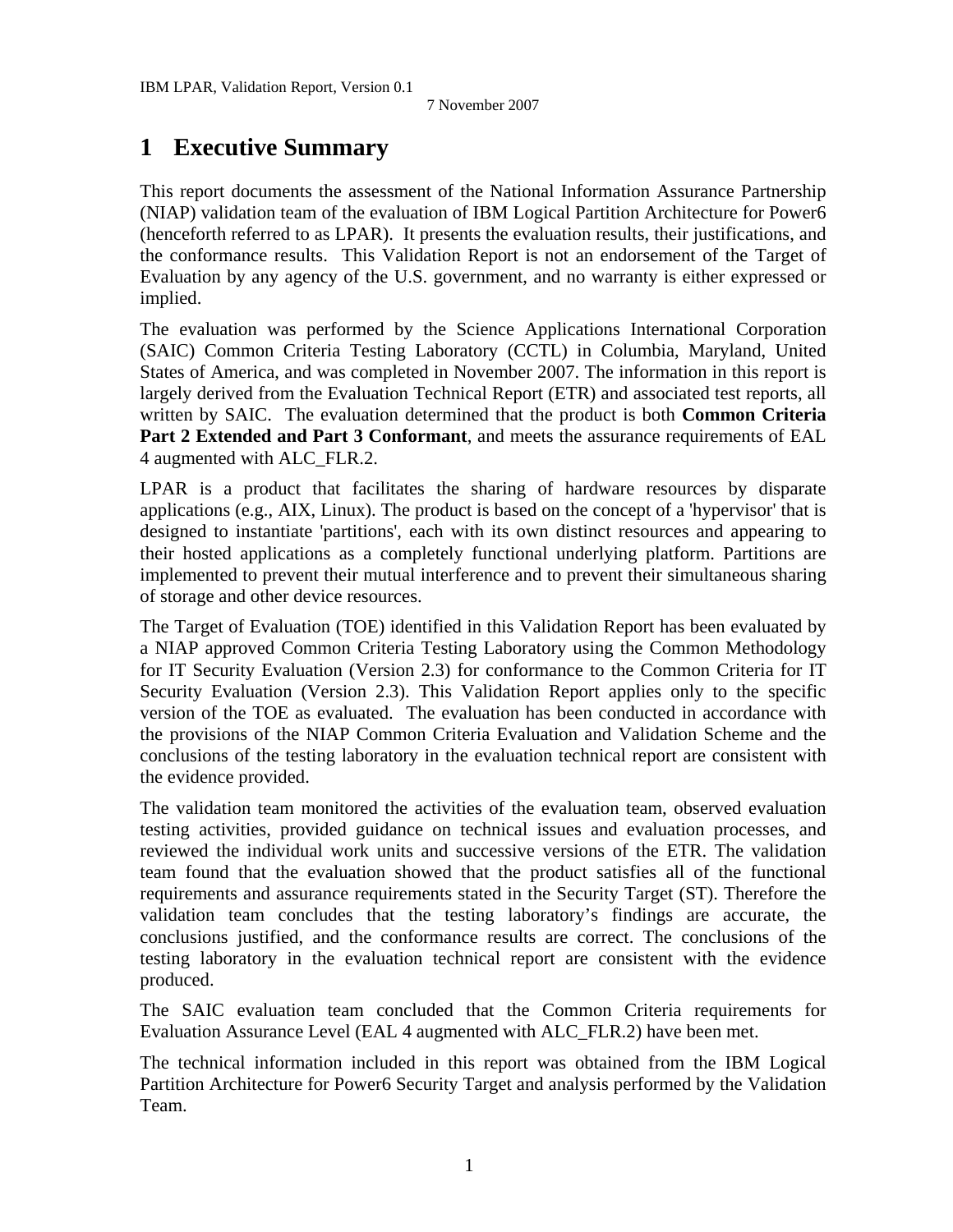## <span id="page-4-0"></span>**2 Identification**

The CCEVS is a joint National Security Agency (NSA) and National Institute of Standards and Technology (NIST) effort to establish commercial facilities to perform trusted product evaluations. Under this program, security evaluations are conducted by commercial testing laboratories called Common Criteria Testing Laboratories (CCTLs) using the Common Evaluation Methodology (CEM) for Evaluation Assurance Level (EAL) 1 through 4 in accordance with National Voluntary Laboratory Assessment Program (NVLAP) accreditation.

The NIAP Validation Body assigns Validators to monitor the CCTLs to ensure quality and consistency across evaluations. Developers of information technology products desiring a security evaluation contract with a CCTL and pay a fee for their product's evaluation. Upon successful completion of the evaluation, the product is added to NIAP's Validated Products List.

Table 1 provides information needed to completely identify the product, including:

- The Target of Evaluation (TOE): the fully qualified identifier of the product as evaluated.
- The Security Target (ST), describing the security features, claims, and assurances of the product.
- The conformance result of the evaluation.
- The Protection Profile to which the product is conformant.
- The organizations and individuals participating in the evaluation.

| <b>Item</b>                 | <b>Identifier</b>                                                                                                                   |
|-----------------------------|-------------------------------------------------------------------------------------------------------------------------------------|
| <b>Evaluation Scheme</b>    | United States NIAP Common Criteria Evaluation and Validation Scheme                                                                 |
| TOE:                        | IBM Logical Partition Architecture for Power6 operating on IBM iSeries or<br>pSeries hardware with firmware version 01EM310_048_048 |
| <b>Protection Profile</b>   | None                                                                                                                                |
| ST:                         | IBM Logical Partition Architecture for Power6 Security Target, Version 1.0, 13<br>August 2007                                       |
| <b>Evaluation Technical</b> | <b>Evaluation Technical Report for IBM Logical Partition Architecture</b>                                                           |
| <b>Report</b>               | for Power6, (Proprietary), Version 2.0, August 13, 2007                                                                             |
| <b>CC</b> Version           | Common Criteria for Information Technology Security Evaluation, Version 2.3                                                         |
|                             | Part 2: Evaluation Methodology, Supplement: ALC_FLR- Flaw Remediation,<br>Version 1.1, February 2002, CEM-2001/0015R                |
| <b>Conformance Result</b>   | CC Part 2 conformant, CC Part 3 conformant                                                                                          |
| <b>Protection Profile</b>   | None                                                                                                                                |
| <b>Sponsor</b>              | <b>IBM</b>                                                                                                                          |

#### **Table 1: Evaluation Identifiers**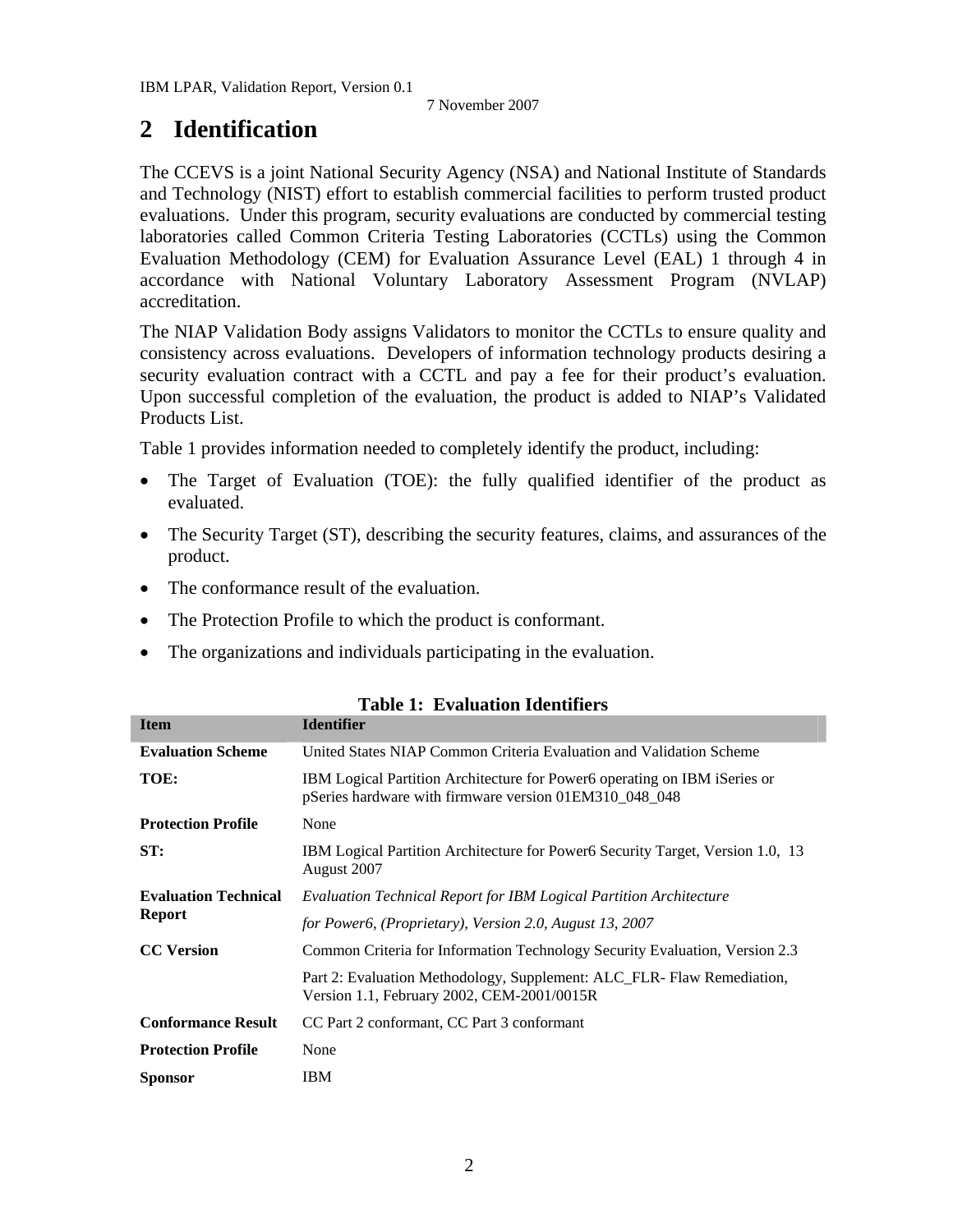<span id="page-5-0"></span>IBM LPAR, Validation Report, Version 0.1

| 7 November 2007                                     |                                                       |  |  |
|-----------------------------------------------------|-------------------------------------------------------|--|--|
| <b>Item</b>                                         | <b>Identifier</b>                                     |  |  |
| <b>Developer</b>                                    | <b>IBM</b>                                            |  |  |
| <b>Common Criteria</b><br><b>Testing Lab (CCTL)</b> | SAIC, Columbia, MD                                    |  |  |
| <b>CCEVS Validators</b>                             | Santosh Chokhani, Orion Security Solutions, McLean VA |  |  |
|                                                     | Kenneth Eggers, Orion Security Solutions, McLean VA   |  |  |

# **3 Architectural Information**

Note: The following architectural description is based on the description presented in the Security Target.

The TOE is a set of hardware and firmware designed to abstract and virtualize physical hardware resources to provide the underlying platform for one or more concurrent operating systems. Each virtual platform is known as a partition. The operating systems executing in the available partitions are treated as subjects of the TOE, where the TOE not only provides the necessary operational support for the hosted operating systems, but also separates the partitions from each other to ensure mutual non-interference.

While not included as part of the TOE, the TOE is configured using a connected Hardware Management Console (HMC) that provides access to the functions necessary to enable administrative personnel to effectively manage the allocation of resources (i.e., processors, memory, and I/O devices) to the configured partitions. Once the TOE is configured, the HMC must be disconnected so that it offers no interfaces while the TOE is operating in its evaluated configuration.

## **3.1 Architecture Overview**

The TOE consists of a number of layered components as follows:

- 1. Processor Subsystem consisting of
	- a. **PowerPC Hypervisor (PHYP):** provides virtualization and other advanced server functions, and
- 2. Flexible Service Processor (FSP) Component consisting of
	- a. **Hardware:** an IBM pSeries or iSeries (utilizing IBM Power6 CPUs), and
	- b. **Firmware:** provides APIs to the hosted processor subsystem and the means to communicate with the HMC to facilitate the dynamic management of partitions
- 3. Bulk Power Assembly (BPA) consisting of
	- a. **Bulk Power Controller (BPC):** controls power available to the rest of the components.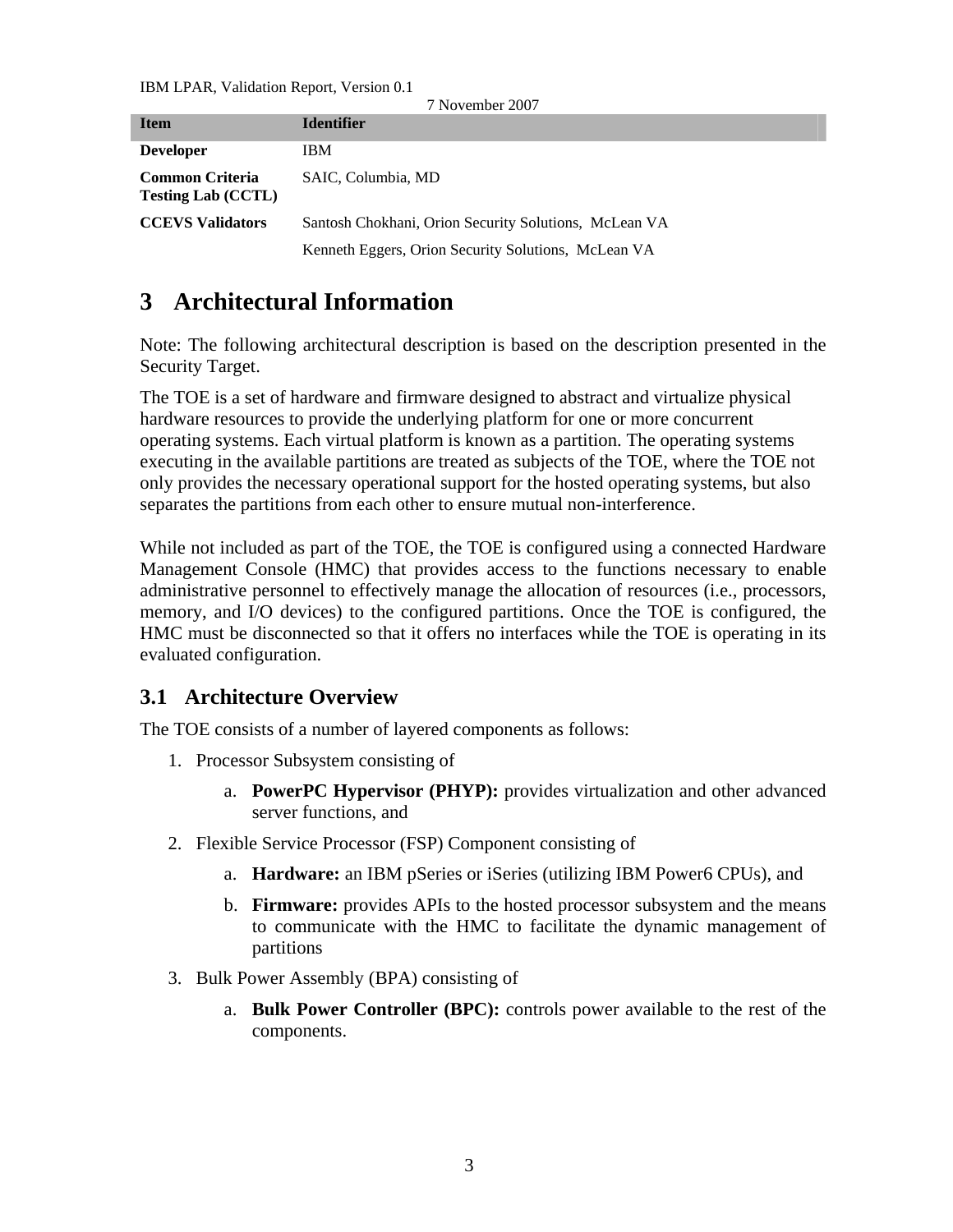<span id="page-6-0"></span>



**Figure 1: LPAR Architecture** 

Note: Figure 1 identifies the TOE components as the yellow-filled boxes inside the green-filled (hardware component) boxes. Untrusted components are represented as white boxes. The operating systems within the partitions are untrusted subjects instantiated by the TOE. Devices are outside scope of the TOE, though the TOE manages connections between partitions and devices.

#### **3.2 Physical Boundaries**

As indicated above, the TOE consists of a number of architectural components. The components expose a number of interfaces both externally and internally.

The external interfaces include the interfaces to the subject operating within a partition. These include subject interfaces to the Hypervisor as well as hardware instructions available to application subjects. When operating in the evaluated configuration, the Hardware Management Console (HMC), used to configure the TOE, is detached; thus it does not represent an interface. An operator panel is also provided, which allows a user with direct physical access to the TOE to perform basic, non-security related operator functions.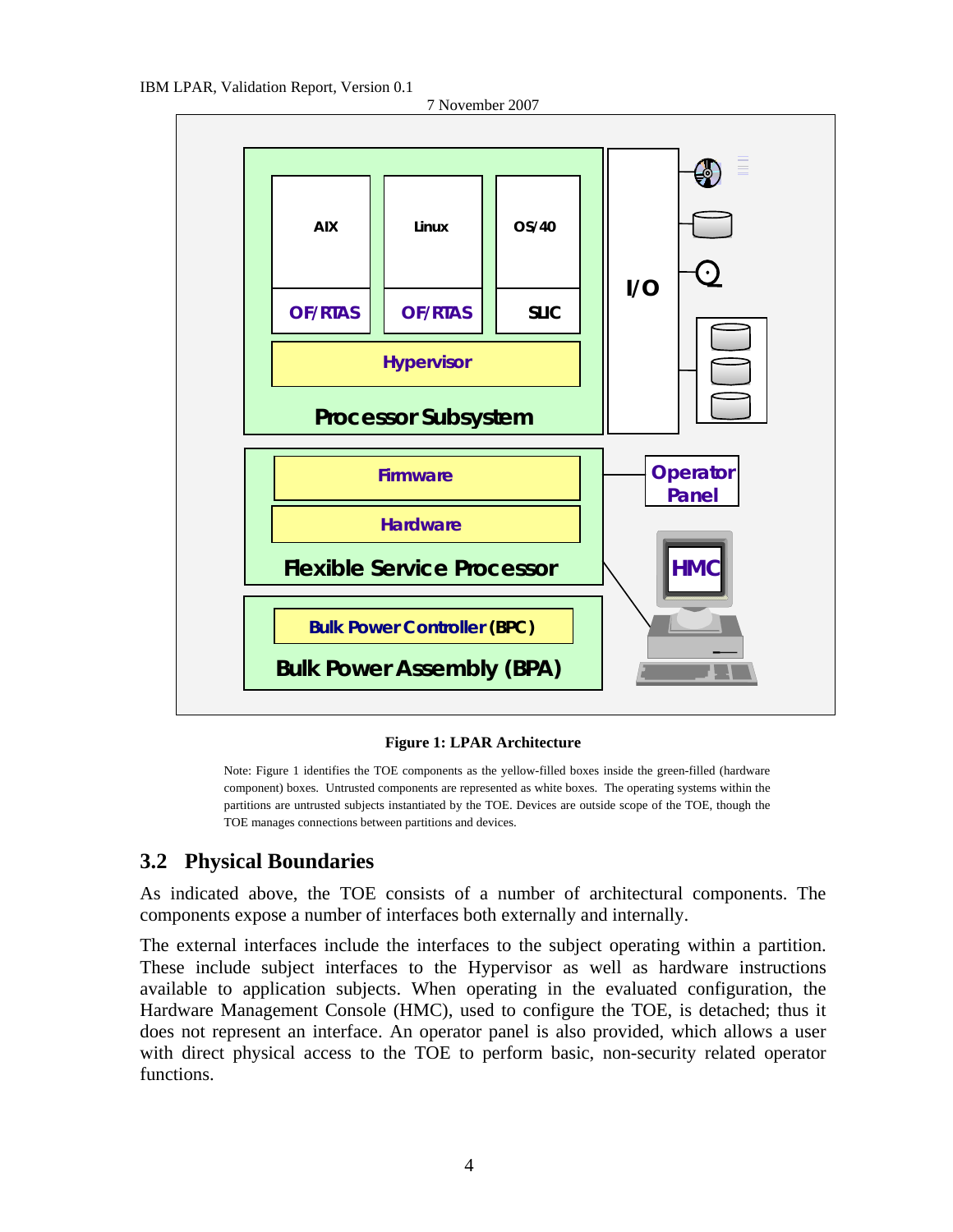#### 7 November 2007

<span id="page-7-0"></span>Internal interfaces, which are those not also available externally, include the FSP interface to the Hypervisor.

Connections to a broad or public network are supported, but are treated as resources that can be granted to partitions for operating system use These are not used by TOE for its own purposes. Similarly, while the TOE controls which devices a given partition can access, it does not control or otherwise constrain the nature of those devices. Any functions or connections of those devices are outside the scope of control of the TOE.

# **4 Security Policy**

The Security Functional Policies (SFPs) implemented by LPAR are based on the set of security policies that support data separation: user data protection, identification and authentication, security management, and protection of the TSF.

Note: Much of the description of the LPAR security policy has been extracted and reworked from the LPAR Security Target.

#### **4.1 User Data Protection**

The Hypervisor portion of the TOE manages the association of CPUs, memory, and I/O devices, in a relatively static environment, with partitions containing operating system instances. Memory and I/O devices can be assigned to single partitions and when assigned are accessible only by that partition (including Open Firmware / Run-Time Abstraction Services - OF/RTAS and the OS running in the partition). CPUs can also be assigned a single partition, and only that partition (and occasionally the TOE) can use that CPU. CPUs can also be configured to be shared among a collection of partitions (shared processor partitions - also called micro-partitions). The Hypervisor will save and restore hardware register state when switching between partitions.

The Hypervisor also provides a mechanism where users can create LPAR groups (also referred to as Enterprise Workload Management - eWLM groups) where a list of partitions are allowed to shared the quantity of resources (memory and processors but not I/O) between the partitions. Each resource is still owned at any point in time by one and only one partition but the operating system is given the ability to remove the resource from its partition and an operating system in another partition within the same LPAR group can add the (now unowned) resource to its partition. The Hypervisor clears out the state of the resource before it is moved between partitions.

Partitions have no control over the resources they are assigned. The Hypervisor receives the partition management information from the HMC when it is being configured. Once configured, the HMC is disconnected and the TOE is placed in an operational state in which the configured assignments are continuously enforced.

#### **4.2 Identification and Authentication**

Partitions are implicitly identified and authenticated by internal numerical identifiers associated with partitions (using internal data structures) as they are defined. Being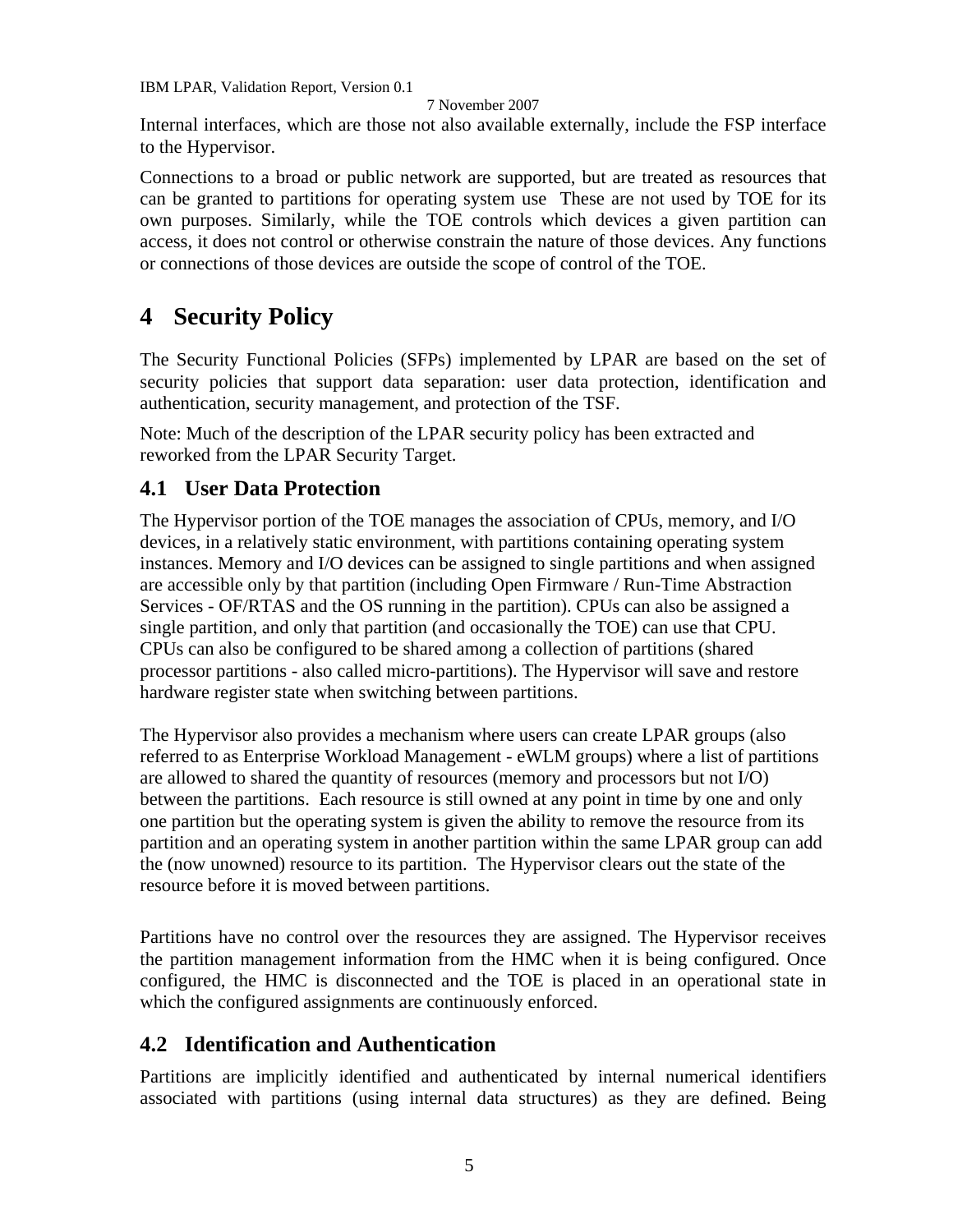#### 7 November 2007

<span id="page-8-0"></span>implicitly identified by the TOE, partitions have neither the need nor the means to identify themselves. Furthermore, the identification of a partition is guaranteed by the TOE, therefore each partition is also continuously authenticated.

### **4.3 Security Management**

All of the TOE configuration occurs via the interface to the HMC. Since the HMC is disconnected while the TOE is operational the TOE does not offer any security management functions. In effect, the TOE restricts the ability to change its own configuration.

## **4.4 Protection of the TOE Security Functions**

The components of the TOE protect themselves using the domains provided by the Power6 processors. The TOE operates in the privileged domain and the partitions operate in the unprivileged domain. This allows the TOE to protect itself as well as the resources it makes selectively available to the applicable partitions.

Beyond protecting itself and its resources, the TOE is also designed so that when the hardware that supports a partition fails, other partitions can continue uninterrupted.

#### **5 Assumptions**

The following assumptions were made during the evaluation of LPAR:

- The TOE is appropriately installed, including connections to device resources, and is disconnected from the management console when operational.
- The TOE and its connections are physically protected from unauthorized access or modification
- The TOE is managed by users who are capable and trustworthy and will follow the applicable guidance correctly.

## **6 Documentation**

The following documentation was used as evidence for the evaluation of the LPAR:

#### **6.1 Configuration Management**

- 1. IBM Logical Partitioning Architecture on System i and System p Configuration Management Plan, Version 1.5, August 13, 2007
- 2. Sample DCR Record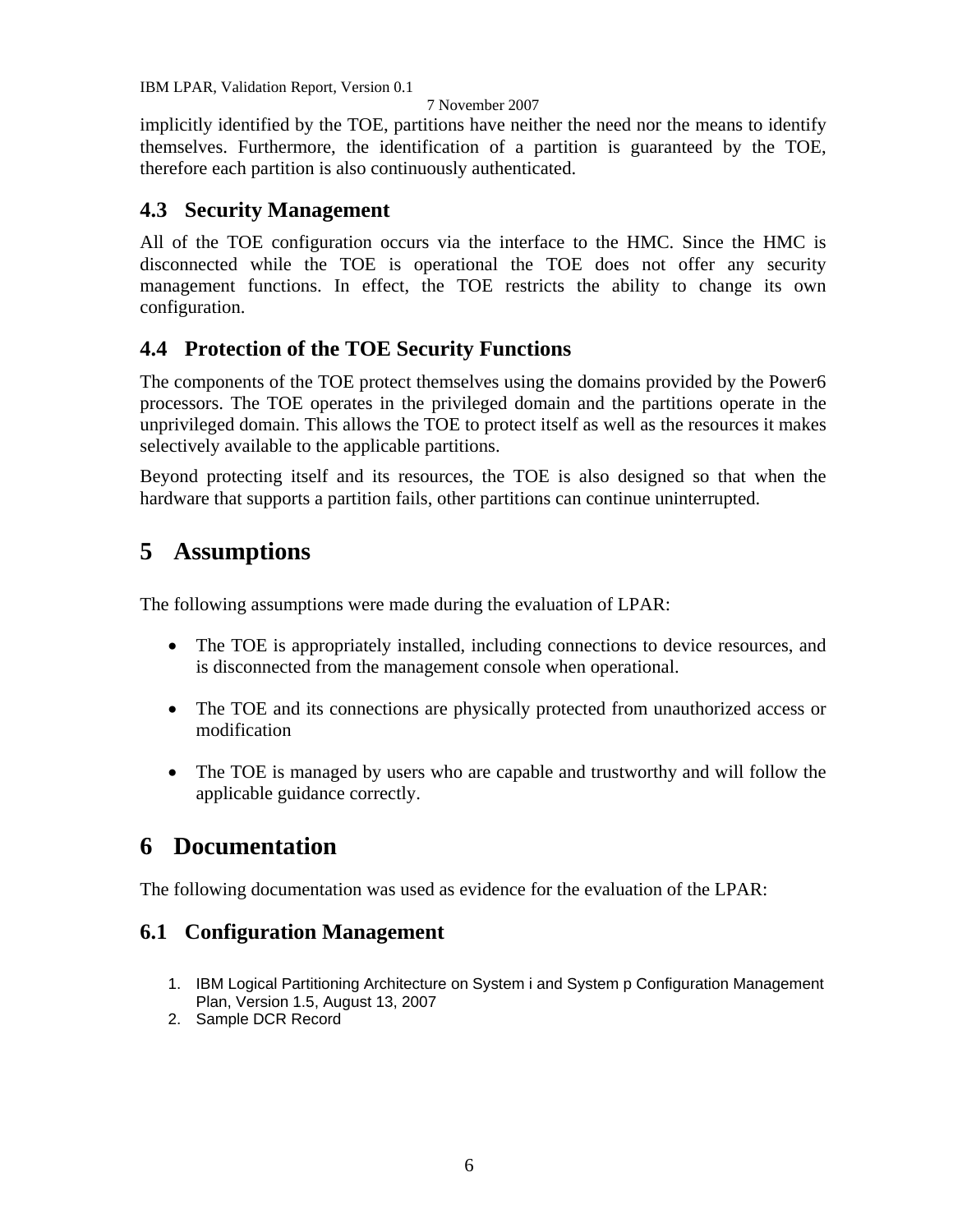#### <span id="page-9-0"></span>**6.2 Delivery and Operation**

- 1. IBM Logical Partitioning Architecture on System i and System p Common Criteria System Delivery Procedures, Revision 1.4, July 17, 2007
- 2. Common Criteria Installation Instructions for IBM Logical Partitioning Architecture on System i and System p

### **6.3 Design Documentation**

- 1. IBM Logical Partitioning Architecture Design Specification, Revision 0.4, 29 May 2007
- 2. IBM Logical Partitioning Architecture Functional Specification, Revision 0.3, 23 May 2007
- 3. Slic Hcalls eClipz.xls, version 1.1, 6/29/2007
- 4. RPA HCalls eClipz.xls, version 1.1, 7/28/2007
- 5. PHYP Events eClipz.xls, version 1.2, 8/1/2007
- 6. System p Partition Firmware to PHYP Interfaces, Part 2: Hidden Hypervisor Calls, version 1.21, 4/13/2007
- 7. Power Architecture™ Platform Requirements+ (PAPR+) (Formerly Known As: RPA), Version 2.1, January 12, 2007
- 8. Slic Hcalls, version 1.0.2, 5/10/2007
- 9. IBM Logical Partition Architecture for Power6, Security Policy Model, Version 0.1, 06/20/07
- 10. Implementation subset

#### **6.4 Guidance Documentation**

- 1. Common Criteria Installation Instructions for IBM Logical Partitioning Architecture on System i and System p
- 2. SA76-0098-00 Logical partitioning guide
- 3. SA76-0084-00 Installation and Configuration Guide for the Hardware Management Console Version 7 Release 3.1.0 Maintenance Level 0
- 4. SA76-0085-00 Operations Guide for the Hardware Management Console and Managed Systems Version 7 Release 3.1.0

## **6.5 Life Cycle**

1. IBM Logical Partitioning Architecture on System i and System p Common Criteria System Life Cycle Document, Revision 1, October 10, 2006

#### **6.6 Testing**

- 1. IBM Logical Partitioning Architecture on System i and System p Common Criteria Test Plan, Revision 1.3, June 25, 2007
- 2. Test code
- 3. Test Results

#### **6.7 Vulnerability Assessment**

- 1. IBM Logical Partition Architecture for Power6 Vulnerability Analysis, Version 0.2, 07/02/07
- 2. IBM Logical Partition Architecture for Power6 Misuse Analysis, Version 0.2, 06/25/07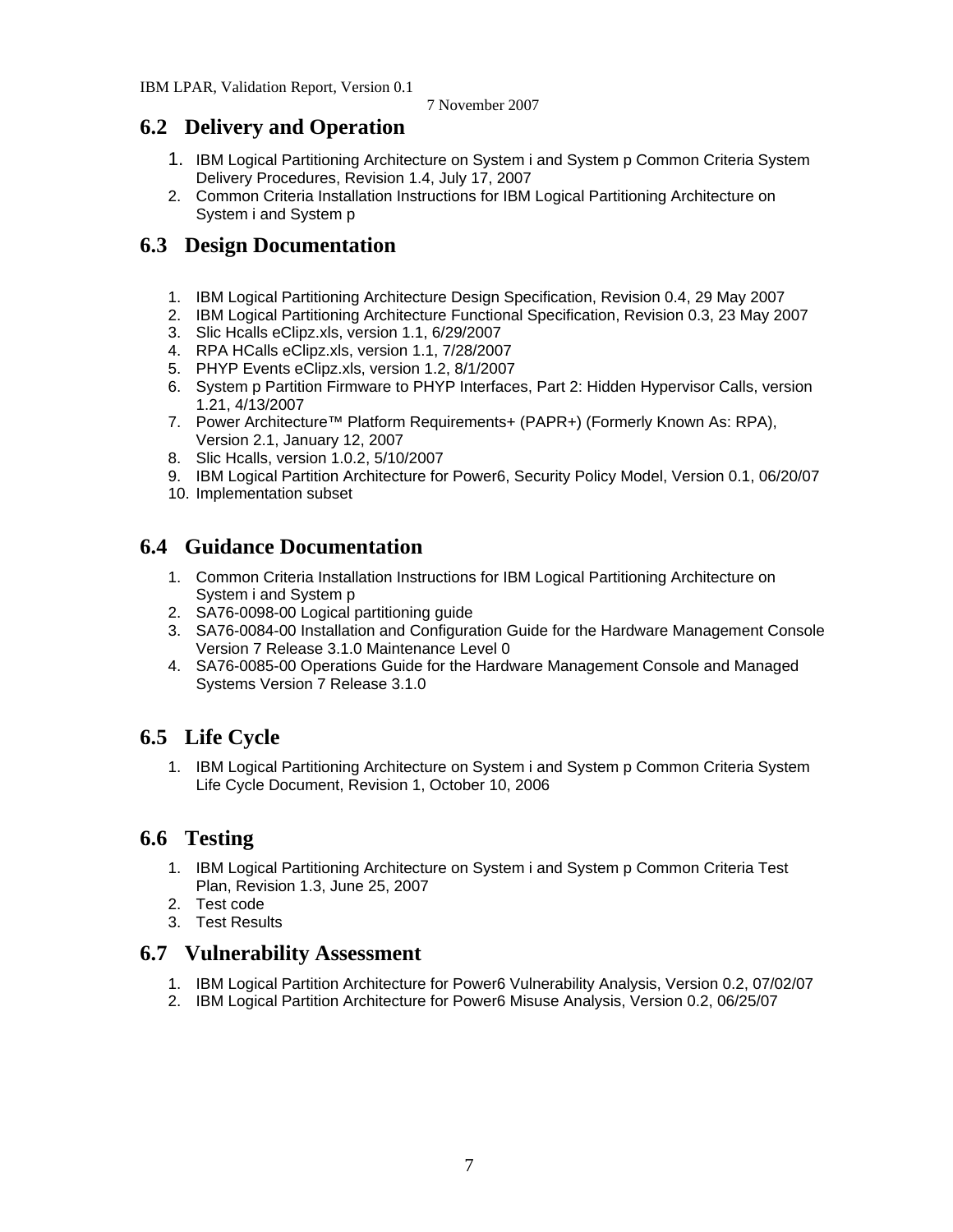#### <span id="page-10-0"></span>**7 IT Product Testing**

This section describes the testing efforts of the developer and the Evaluation Team. It is derived from information contained in the Evaluation Team Test Report for the IBM LPAR, Version 1.0, August 13, 2007.

## **7.1 Developer Testing**

At EAL4, testing must demonstrate correspondence between the tests and the functional specification and high level design. The vendor testing was extensive and covered all of the security functions identified in the ST and interfaces in the design. These security functions include:

- Identification and Authentication
- User Data Protection
- Security Management
- Protection of the TSF

## **7.2 Evaluation Team Independent Testing**

The evaluation team installed the product according the Evaluated Configuration Guide, reran all developer tests and verified the results, then developed and performed functional and vulnerability testing that augmented the vendor testing by exercising different aspects of the security functionality.

#### **8 Evaluated Configuration**

The evaluated configuration, as defined in the Security Target, is IBM Logical Partition Architecture for Power6 operating on IBM iSeries or pSeries hardware. To use the product in the evaluated configuration, the product must be configured as specified in the **Common Criteria Installation Instructions for IBM Logical Partitioning Architecture on System i and System p** document.

#### **9 Results of the Evaluation**

The results of the assurance requirements are generally described in this section and are presented in detail in the proprietary ETR. The reader of this document can assume that all EAL4 augmented with ALC\_FLR.2 work units received a passing verdict.

A verdict for an assurance component is determined by the resulting verdicts assigned to the corresponding evaluator action elements. The evaluation was conducted based upon CC version 2.3] and CEM version 2.3 [5], [6]. The evaluation determined the IBM LPAR TOE to be Part 2 conformant, and to meet the Part 3 Evaluation Assurance Level (EAL 4) augmented with ALC\_FLR.2 requirements.

The following evaluation results are extracted from the non-proprietary Evaluation Technical Report provided by the CCTL, and are augmented with the validator's observations thereof.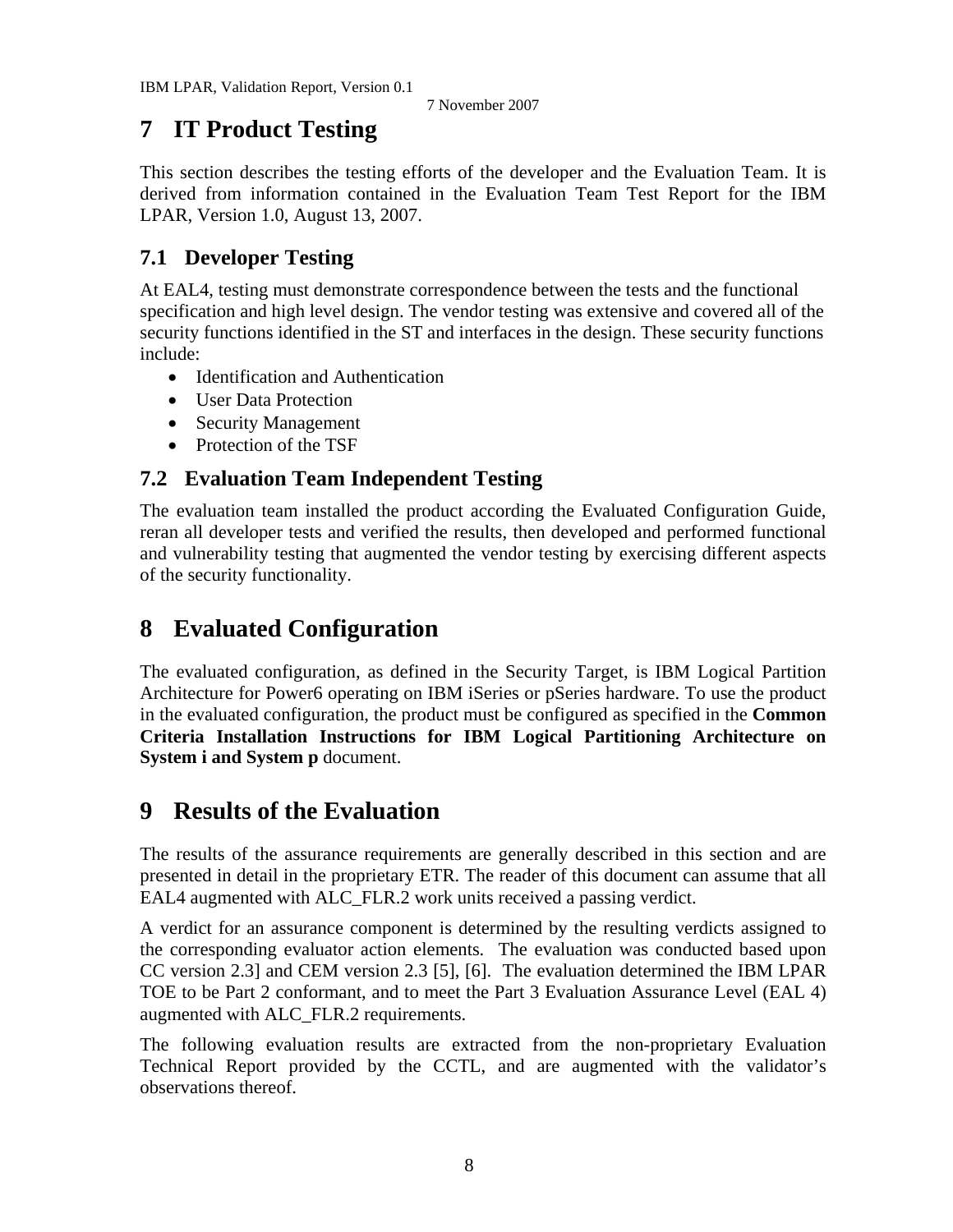7 November 2007

## <span id="page-11-0"></span>**9.1 Evaluation of the Security Target (ASE)**

The evaluation team applied each ASE CEM work unit. The ST evaluation ensured the ST contains a description of the environment in terms of policies and assumptions, a statement of security requirements claimed to be met by the LPAR product that are consistent with the Common Criteria, and product security function descriptions that support the requirements.

The validator reviewed the work of the evaluation team, and found that sufficient evidence and justification was provided by the evaluation team to confirm that the evaluation was conducted in accordance with the requirements of the CEM, and that the conclusion reached by the evaluation team was justified.

## **9.2 Evaluation of the Configuration Management Capabilities (ACM)**

The evaluation team applied each EAL 4 ACM CEM work unit. The ACM evaluation ensured the TOE is identified such that the consumer is able to identify the evaluated TOE. The evaluation team ensured the adequacy of the procedures used by the developer to accept, control and track changes made to the TOE implementation, design documentation, test documentation, user and administrator guidance, the CM documentation, and to respond to security flaws. The evaluation team ensured the procedure included automated support to control and track changes to the implementation representation. The procedures reduce the risk that security flaws exist in the TOE implementation or TOE documentation. To support the ACM evaluation, the evaluation team received Configuration Management (CM) records from IBM and performed a CM audit.

The validator reviewed the work of the evaluation team, and found that sufficient evidence and justification was provided by the evaluation team to confirm that the evaluation was conducted in accordance with the requirements of the CEM, and that the conclusion reached by the evaluation team was justified.

## **9.3 Evaluation of the Delivery and Operation Documents (ADO)**

The evaluation team applied each EAL 4 ADO CEM work unit. The ADO evaluation ensured the adequacy of the procedures to deliver, install, and configure the TOE securely. The evaluation team ensured the procedures addressed the detection of modification, the discrepancy between the developer master copy and the version received, and the detection of attempts to masquerade as the developer. The evaluation team followed the Configuration Guide to test the installation procedures to ensure the procedures result in the evaluated configuration.

The validator reviewed the work of the evaluation team, and found that sufficient evidence and justification was provided by the evaluation team to confirm that the evaluation was conducted in accordance with the requirements of the CEM, and that the conclusion reached by the evaluation team was justified.

## **9.4 Evaluation of the Development (ADV)**

The evaluation team applied each EAL 4 ADV CEM work unit. The evaluation team assessed the design documentation and found it adequate to aid in understanding how the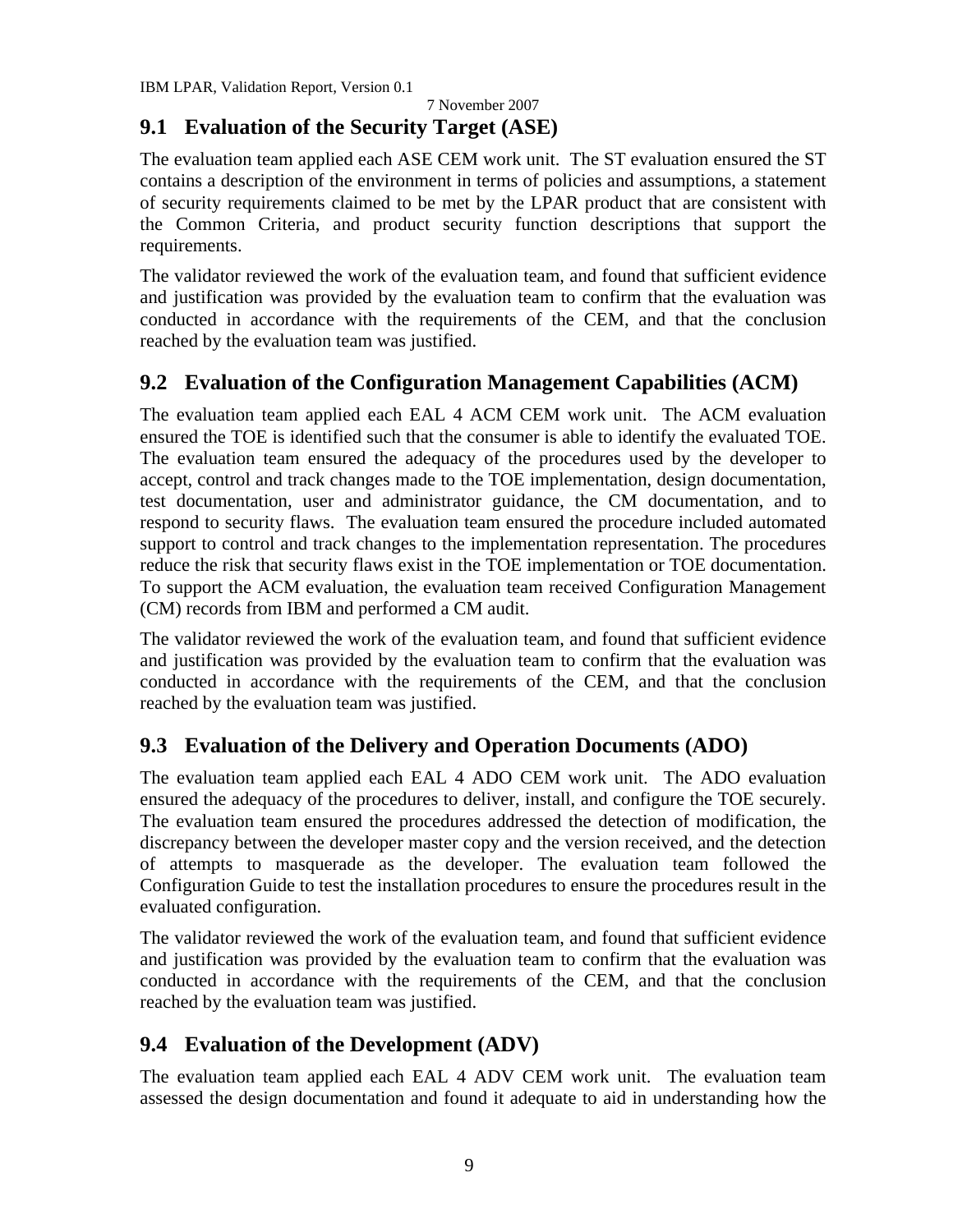#### 7 November 2007

<span id="page-12-0"></span>TSF provides the security functions. The design documentation consists of a functional specification, a high-level design document, a low-level design document, and a security policy model. The evaluation team also ensured that the correspondence analysis between the design abstractions correctly demonstrated that the lower abstraction was a correct and complete representation of the higher abstraction.

Additionally, the evaluation team ensured that the security policy model document clearly describes the security policy rules that were found to be consistent with the design documentation.

The validator reviewed the work of the evaluation team, and found that sufficient evidence and justification was provided by the evaluation team to confirm that the evaluation was conducted in accordance with the requirements of the CEM, and that the conclusion reached by the evaluation team was justified.

#### **9.5 Evaluation of the Guidance Documents (AGD)**

The evaluation team applied each EAL 4 AGD CEM work unit. The evaluation team ensured the adequacy of the user guidance in describing how to use the operational TOE. Additionally, the evaluation team ensured the adequacy of the administrator guidance in describing how to securely administer the TOE. Both of these guides were assessed during the design and testing phases of the evaluation to ensure they were complete.

The validator reviewed the work of the evaluation team, and found that sufficient evidence and justification was provided by the evaluation team to confirm that the evaluation was conducted in accordance with the requirements of the CEM, and that the conclusion reached by the evaluation team was justified.

## **9.6 Evaluation of the Life Cycle Support Activities (ALC)**

The evaluation team applied each EAL 4 ALC CEM work unit. The evaluation team ensured the adequacy of the developer procedures to protect the TOE and the TOE documentation during TOE development and maintenance to reduce the risk of the introduction of TOE exploitable vulnerabilities during TOE development and maintenance. The evaluation team ensured the procedures described the life-cycle model and tools used to develop and maintain the TOE.

In addition to the EAL 4 ALC CEM work units, the evaluation team applied the ALC\_FLR.2 work units from the CEM supplement. The flaw remediation procedures were evaluated to ensure that flaw reporting procedures exist for managing flaws discovered in the TOE.

The validator reviewed the work of the evaluation team, and found that sufficient evidence and justification was provided by the evaluation team to confirm that the evaluation was conducted in accordance with the requirements of the CEM, and that the conclusion reached by the evaluation team was justified.

## **9.7 Evaluation of the Test Documentation and the Test Activity (ATE)**

The evaluation team applied each EAL 4 ATE CEM work unit. The evaluation team ensured that the TOE performed as described in the design documentation and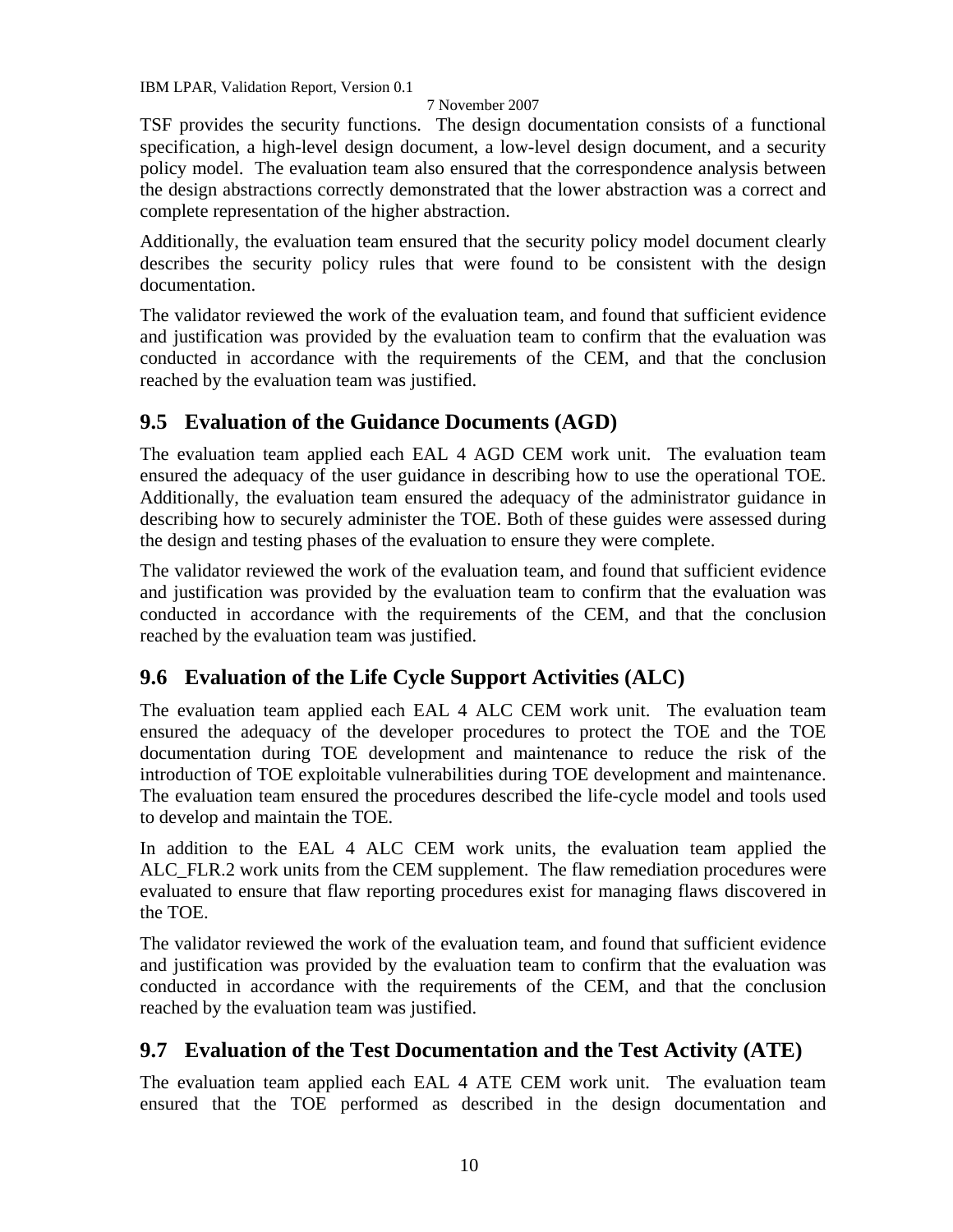#### 7 November 2007

<span id="page-13-0"></span>demonstrated that the TOE enforces the TOE security functional requirements. Specifically, the evaluation team ensured that the vendor test documentation sufficiently addresses the security functions as described in the functional specification and high level design specification. The evaluation team performed a sample of the vendor test suite, and devised an independent set of team test and penetration tests. The vendor tests, team tests, and penetration tests substantiated the security functional requirements in the ST.

The validator reviewed the work of the evaluation team, and found that sufficient evidence and justification was provided by the evaluation team to confirm that the evaluation was conducted in accordance with the requirements of the CEM, and that the conclusion reached by the evaluation team was justified.

#### **9.8 Vulnerability Assessment Activity (AVA)**

The evaluation team applied each EAL 4 AVA CEM work unit. The evaluation team ensured that the TOE does not contain exploitable flaws or weaknesses in the TOE based upon the developer strength of function analysis, the developer vulnerability analysis, the developer misuse analysis, and the evaluation team's misuse analysis and vulnerability analysis, and the evaluation team's performance of penetration tests.

The validator reviewed the work of the evaluation team, and found that sufficient evidence and justification was provided by the evaluation team to confirm that the evaluation was conducted in accordance with the requirements of the CEM, and that the conclusion reached by the evaluation team was justified.

#### **9.9 Summary of Evaluation Results**

The evaluation team's assessment of the evaluation evidence demonstrates that the claims in the ST are met. Additionally, the evaluation team's performance of the entire vendor tests suite, the independent tests, and the penetration test also demonstrated the accuracy of the claims in the ST.

The validation team's assessment of the evidence provided by the evaluation team is that it demonstrates that the evaluation team followed the procedures defined in the CEM, and correctly verified that the product meets the claims in the ST.

## **10 Validator Comments/Recommendations**

None.

## **11 Annexes**

Not applicable.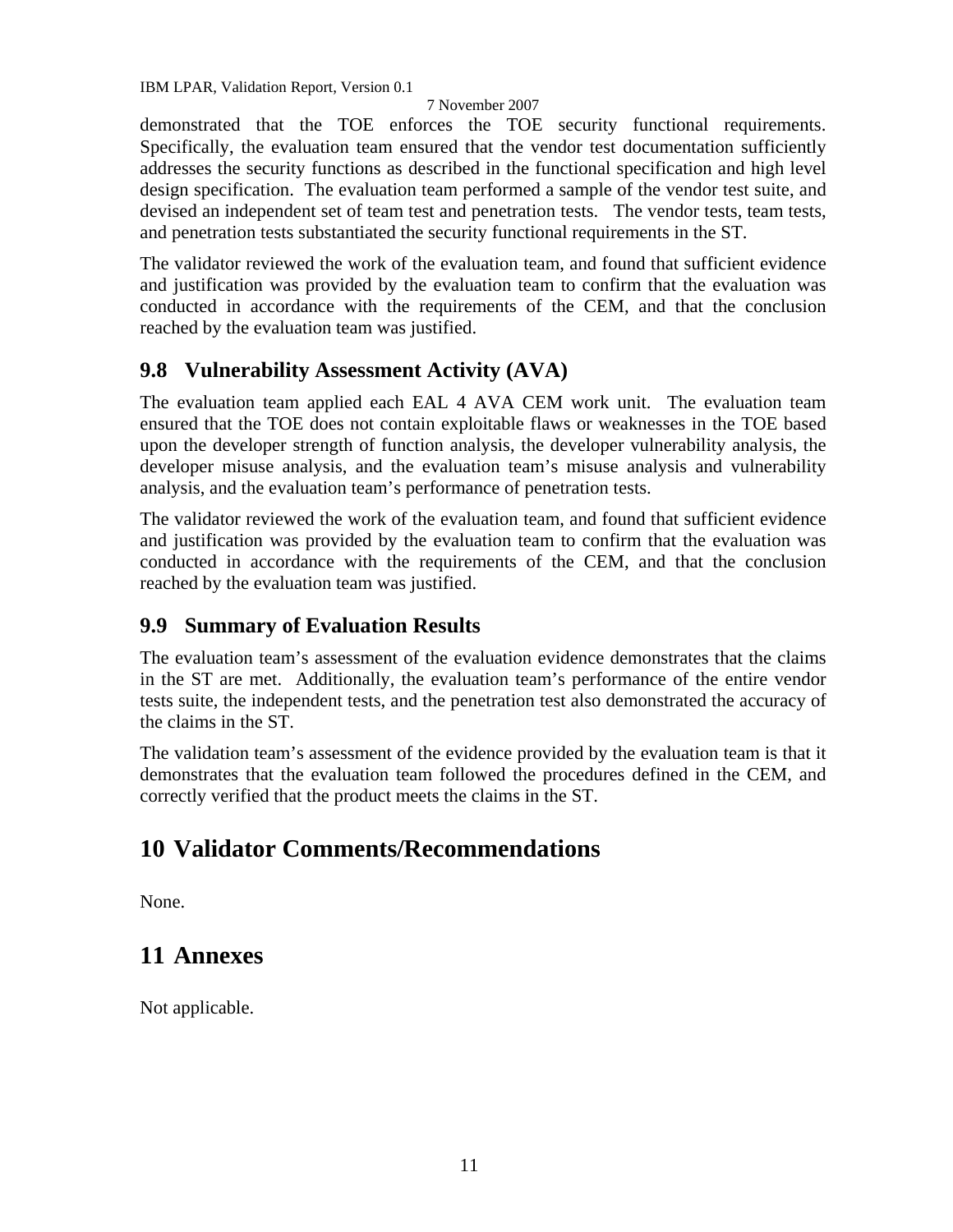# <span id="page-14-0"></span>**12 Security Target**

The Security Target is identified as *IBM Logical Partition Architecture for Power6 Security Target,* Version 1.0, 13 August 2007.

# **13 Glossary**

The following definitions are used throughout this document:

- **Common Criteria Testing Laboratory (CCTL)**. An IT security evaluation facility accredited by the National Voluntary Laboratory Accreditation Program (NVLAP) and approved by the CCEVS Validation Body to conduct Common Criteria-based evaluations.
- **Conformance**. The ability to demonstrate in an unambiguous way that a given implementation is correct with respect to the formal model.
- **Evaluation**. The assessment of an IT product against the Common Criteria using the Common Criteria Evaluation Methodology to determine whether or not the claims made are justified; or the assessment of a protection profile against the Common Criteria using the Common Evaluation Methodology to determine if the Profile is complete, consistent, technically sound and hence suitable for use as a statement of requirements for one or more TOEs that may be evaluated.
- **Evaluation Evidence**. Any tangible resource (information) required from the sponsor or developer by the evaluator to perform one or more evaluation activities.
- **Feature.** Part of a product that is either included with the product or can be ordered separately.
- **Target of Evaluation (TOE)**. A group of IT products configured as an IT system, or an IT product, and associated documentation that is the subject of a security evaluation under the CC.
- **Validation**. The process carried out by the CCEVS Validation Body leading to the issue of a Common Criteria certificate.
- **Validation Body.** A governmental organization responsible for carrying out validation and for overseeing the day-to-day operation of the NIAP Common Criteria Evaluation and Validation Scheme.

# **14 Bibliography**

The Validation Team used the following documents to produce this Validation Report:

[1] Common Criteria Project Sponsoring Organisations. *Common Criteria for Information Technology Security Evaluation: Part 1: Introduction and General Model*, Version 2.3, August 2005.